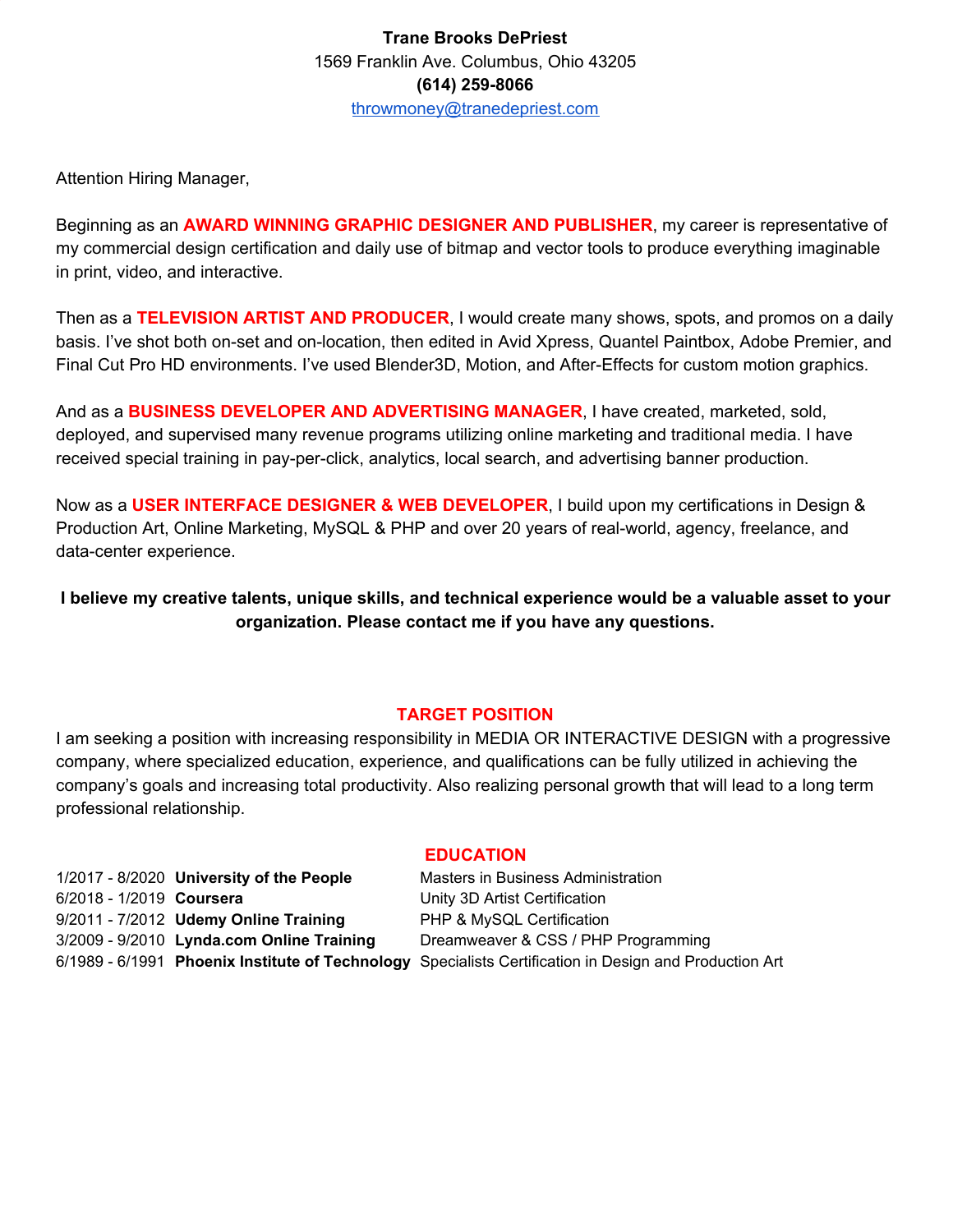### **WORK EXPERIENCE**

### **Production Technician**

## Randstad Technologies, Columbus, Ohio 11/2014 - 9/2018

Contracted to the Content Production Services Team of McGraw Hill's prestigious Digital Production Group, I supported the registration of instructional content for student and teacher targeted digital products. I worked closely with Agile teams consisting of platform engineers, academic designers, and product sponsors to define new content models and workflows, overcoming obstacles to ensure that the needs of content registration are met. I relied on my expertise with various content development tools; Adobe Illustrator, Photoshop, After Effects, Premiere, Dreamweaver, Inkling's Habitat, as well as McGraw Hill's own proprietary tools; CMS, ROSES, ConnectED, DAL, Courseware, and the DLE. I worked with JSON, XSLT, and XML data structures and often used FFMPEG, iMacros, and other utilities to manage content

#### **Web Developer**

## CERA.NET INC., Columbus, Ohio 2/2013 - 1/2014

Cera.Net is a datacenter offering cloud computing, co-location, and managed servers. My responsibilities included user interface design, database integration, and administration on Wordpress and WHMCS platforms. (see letter of recommendation)

### **Ecommerce Manager**

### GM ACCESSORIES STORE.COM, Delaware, Ohio 10/2011 - 6/2012

I was responsible for the many crucial aspects of the GM Accessories Store.com business model; from managing orders, customer service, order fulfillment, and coordinating shipping, to marketing campaign & site development. In addition to my daily duties of order processing, customer care, and warehouse management, I also generated daily, weekly, and monthly revenue and order volume reports, as well as participated in PPC campaign management, UI development and 3rd party (Magento & ADP) database integration.

#### **Director of Web Services**

## ENVISION MEDIA GROUP, Worthington, Ohio 11/2010- 4/2011

Initially serving as the Production Manager, I created a new graphics package for the show "The Deal Detectives," using Adobe After Effects and Premier. Using WordPress as the Content Management System, I also produce graphics and maintenance the site and the show's social networking on Facebook, Twitter, and YouTube.

#### **Director of Business Development**

# PEOPLE TO MY SITE.com LLC, Gahanna, Ohio 11/2009 - 5/2010

As senior director on a 5 person sales team, I actively marketed the services of the a successful web analytics and Internet marketing agency. I followed the CEO and VP of Sales in the qualifying of prospects, the initiation of consults through targeted lists, and even cold-call directories. I also identified, cultivated, and closed on corporate level partnerships and vendor affiliations. I sold Internet marketing services to B2B and B2C clientele in multiple market sectors including; automotive, the dental industry, e-commerce, and general retail.

## **Multimedia Producer**

PEOPLE TO MY SITE.com LLC, Gahanna, Ohio 4/2009 - 11/2009

I wrote, produced, shot, and edited video, served as audio engineer, and graphics designer for People To My Site's creative agency partner Jim Hern Productions. I also developed Flash and video enabled websites. (see letter of recommendation)

# **Marketing Director**

BATTLE OF THE BONES LLC, Central Point, Oregon 7/2008 - 10/2008 I created the brand, marketing compaign, and sales strategy for this annual event featuring a barbecue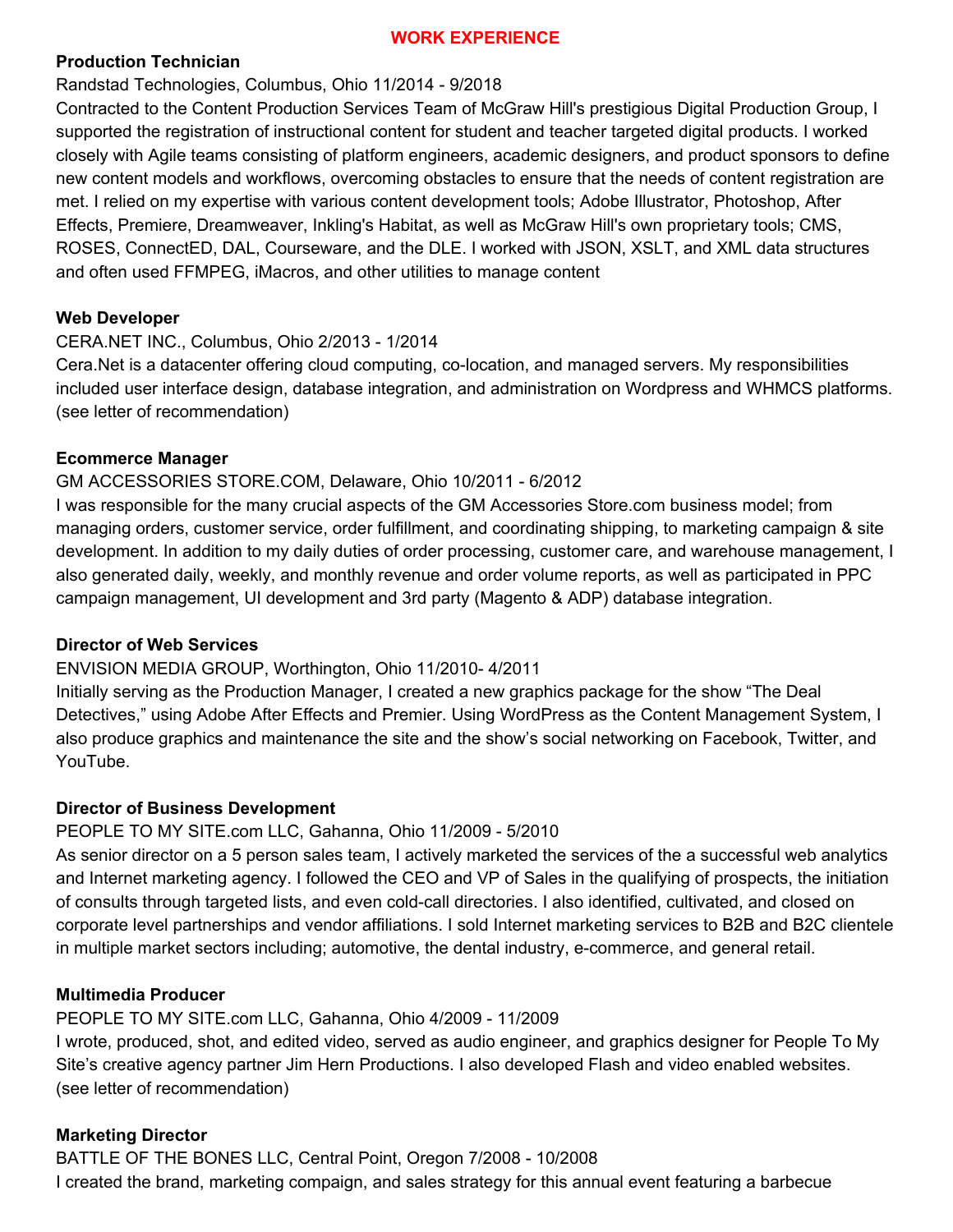competition, video game tournament, micro brew fest, and live music on two stages. Coordinated sponsorship sales, ad buys, and press coverage. I provided administrative support, exhibitor management, and vendor relations.

## **Advertising Coordinator**

## BIG R STORES, White City, Oregon 2/2008 - 6/2008

I was responsible for creative direction on printed monthly ad inserts, television and radio campaigns, as well as public relations and event management. Evaluating local media campaigns and placing ad buys with reps for Web, TV, radio, and newspaper marketing.

## **Director of New Business Development**

## FREEDOM COMMUNICATIONS INC., Irvine, California 4/2006 - 1/2008

Freedom Communications Inc. was the parent company of KTVL News10 in Medford, Oregon, I worked with local businesses to create advertising and marketing campaigns that would leverage "new media" (social networks, interactive content, pay-per-click) with "traditional media" (Local Network Television). Examples ranged from producing a weekly plastic surgery "info-tainment" series titled "A New You," to deploying a commercial spot based tourism vignette series titled "All In A Days Drive." I also developed plans for maximizing revenue potential through e-commerce and loyalty systems. (see letter of recommendation)

## **Promotions Producer**

## KTVL CBS 10, Medford, Oregon 10/2003 - 3/2006

I was responsible for the creation of promo scripts for multiple daily news stories. I coordinated on-set and on-location video production for in-house and client based projects. I produced multiple graphics packages for various station-based franchises and developed and managed their brand development.

## **Publications Coordinator**

## THE MAIL TRIBUNE, Medford, Oregon 1/2002 - 11/2003

Working in the Innovative Products department, I designed editorial sections, ads, and entire publications like "NOWx2; Population Growth In The Rogue Valley" and "Pet Expo." Coordinating copy writing and page layout to meet multiple daily deadlines.

## **Vice President, CTO, & Creative Director**

## I - MOUSE INC., Monterey, California 6/2001 - 1/2002

Founding the company with two investor-partners, I created the work-flow schema, customer interface, server topography, and defined the overall business model. I designed the logo, but coordinated with contracted programmers and design studios to create the MEEDYA.COM brand and marketing materials. As founder and V.P., I made executive decisions regarding the corporation, it's sales strategies, and staffing.

## **Co-Founder**

## COLOR QUICK MEDIA, Modesto, California 8/1998 - 5/1999

I served as Creative Director for this design and desktop publisher. We served over 200 multilingual clients and were awarded special recognition by The United States House of Representatives, The California Senate and The City of Modesto for publishing the ever vigilant child-advocacy newspaper "WATCHDOG." A monthly tabloid publication dedicated to organizing corporate, commerical, and community support for the timely and immediate search for missing children.

(see awards & recognitions)

## **Web Applications Developer**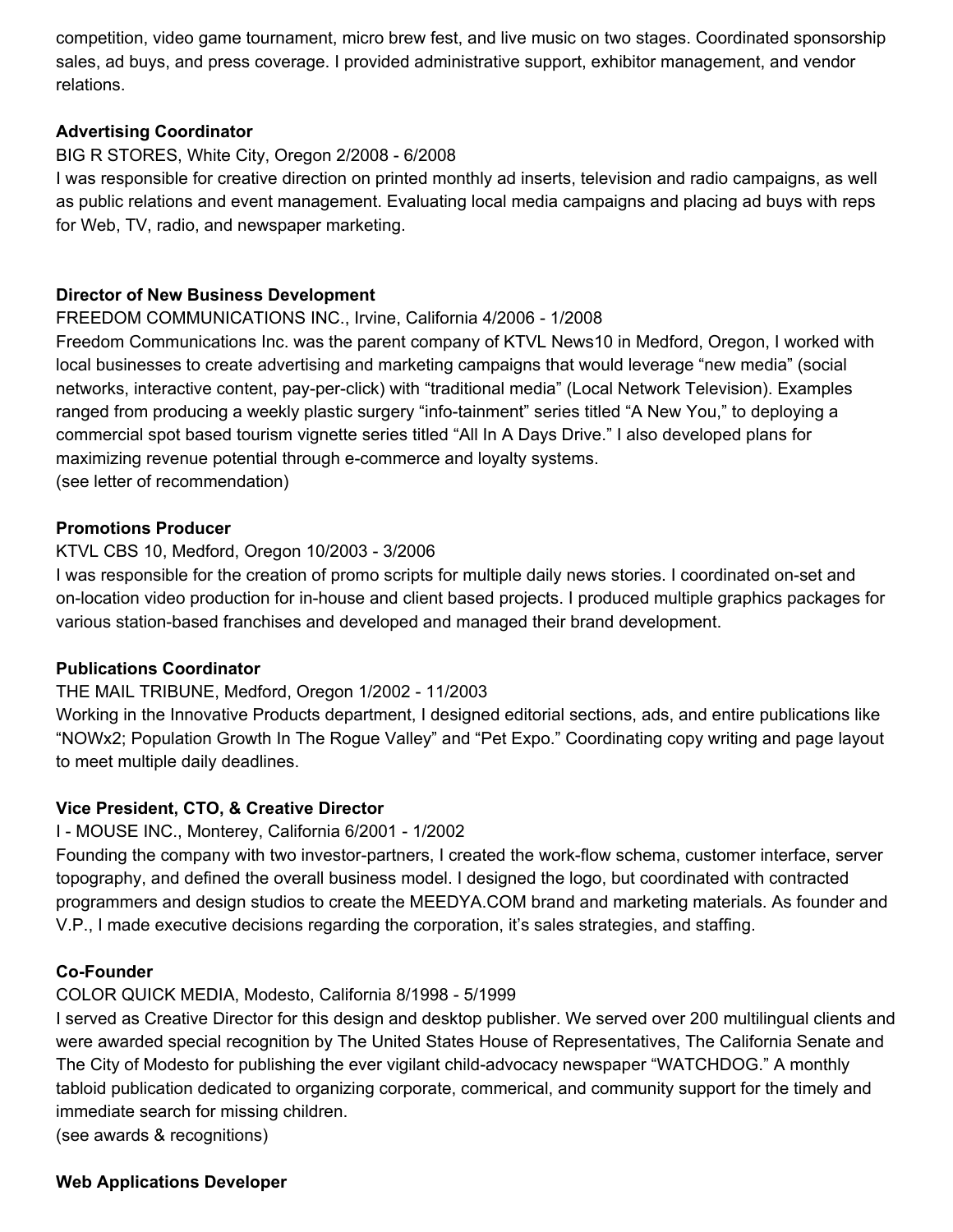### AUTOWEB.com, Santa Clara, California 10/1997 - 4/1998

As senior designer among a 10 person production team, I used Macromedia FutureSplash and Photoshop for graphics, and BBedit to rapidly code ASP driven automated web site produciton. Autoweb was the #1 online car buying solution rivaled only by Microsoft's Carpoint, and powered the auto classifieds section for USAToday.

#### **Web Graphics Artist**

### WEBNEX, Inc., Los Altos, California 4/1997 - 10/1997

I used Adobe GoLive and BBedit to design early phase webpages featuring Nescape friendly HTML and even animated GIFs. Working within the limited color gamut of the Internet and simple server side languages like Perl for CGI programming, we built the original intranet for Sun Microsystems, and internet sites for various government organizations and corporate customers.

### **Graphics Artist**

### GRAPHIC IMPRESSIONS, Rancho Cordova, California 8/1996 - 3/1997

Responsible all prepress mechanicals and camera ready art for negative production and plate preperation. I customized the full range of chiropractic forms from hundreds of boilerplate template files using Pagemaker and QuarkXpress. I created custom illustrations using Adobe Illustrator.

### **TV Graphic Artist**

### KOVR NEWS 13, West Sacramento, California 4/1994 - 6/1996

I worked for Sinclair Broadcasting's Network affiliate when it was the Sacramento DMA's ABC station, I would produce on-air graphic elements for the creative department. We served the graphic needs of the News, Sports, Weather, Lifestyle programming, and it's internal marketing and sales departments. I continued to use the proprietary Quantell Paintbox system and early PC graphics tools like Strata3D and Photoshop. (see letter of recommendation)

#### **Graphic Designer**

## KXTV NEWS 10, Sacramento, California 11/1993 - 3/1994

Began as a contracted designer for a series of magazines published for a Non-Traditional Revenue program called "KidVentures." And was made responsible for the creation of over the shoulder graphics, maps and full screens for the news departments 4 daily news broadcasts and 48 daily promos. (see letter of recommendation)

#### **Freelance Designer**

## JEAN WILEY DESIGN, Sacramento, California 12/1992 - 9/2003

Hired after freelancing as a graphics designer and desktop publisher. I worked on design projects including exterior and internal environmental Graphics for the Sacramento Municipal Utility Department, Billboard campaign for the National Heart Association, Interactive Multimedia CD and Tradeshow Collateral for Hewlett Packard Computers. I also fascilitated all film output and prepress operations for the full service design agency.

## **Publication Designer**

## COMSTOCKS DESIGN & LITHO., Sacramento, California 9/1992 - 3/1993

Served on a 4 person design team creating artwork and production mechanicals for the business and corporate magazing "COMSTOCKS," the region's high-profile magazine "CAPITAL STYLE," and their internal full service advertising agency. I performed on-site and off-site photography, illustration, and desktop publishing using Quark Xpress, Aldus Freehand and Pagemaker.

## **Prepress Operator**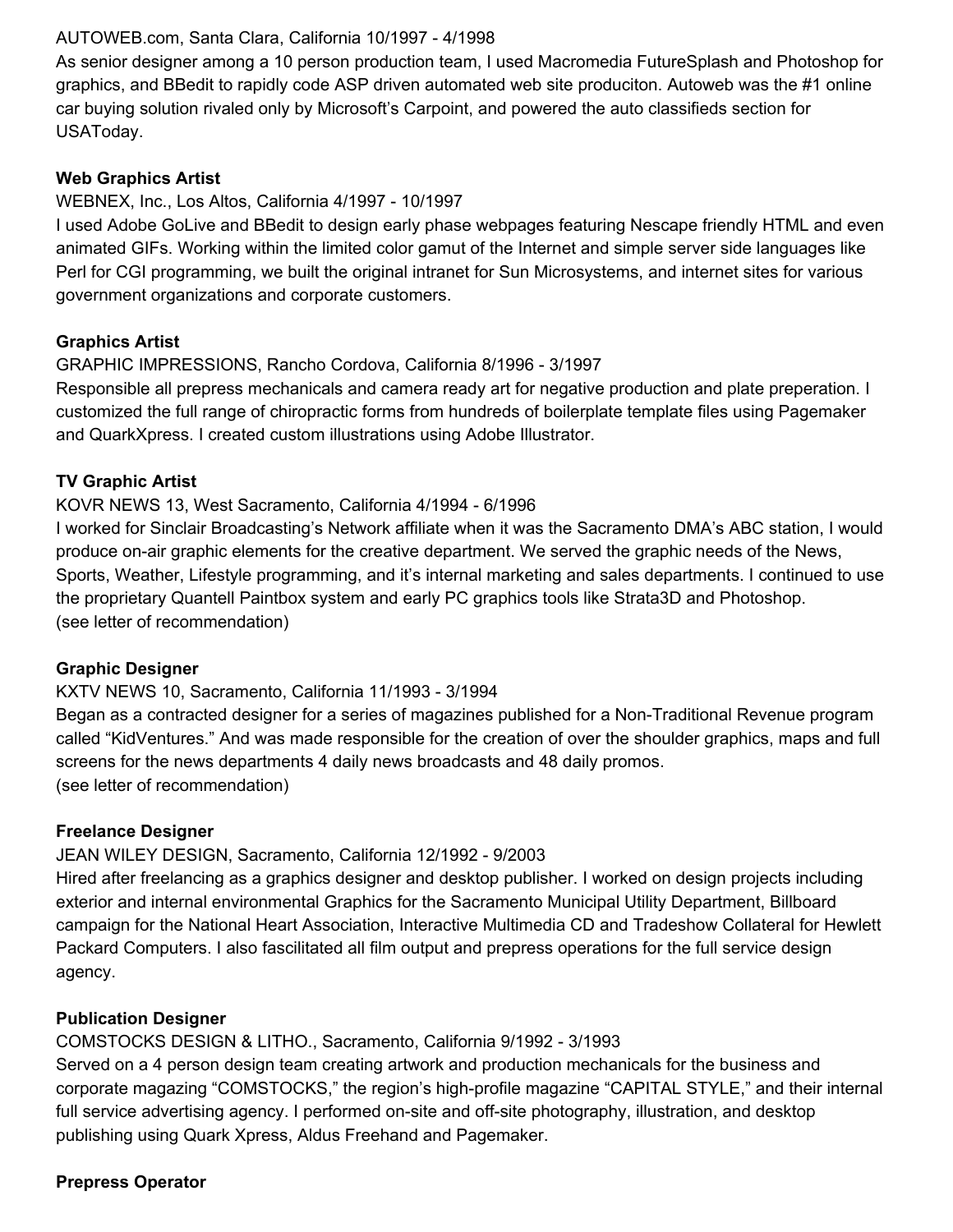## THE SACRAMENTO BEE, Sacramento, California 12/1991 - 9/1992

I started in the basement, burning plates for the special and morning editions of the daily newspaper. I shot and prep'd negatives using a vertical camera and set linotype by hand.

### **Prepress Operator**

THE BAY AREA ALTERNATIVE PRESS, Berkley, California 7/1991 - 12/1991 Using Ventura Publisher for layout, I functioned as both typesetter, layout, prepress operator, and even pressman for the non-profit presshouse that was responsible for 4 weekly newspaper publishings including the newsletters of the Black Panther Party and the Western Service Workers Association. (see letter of recommendation)